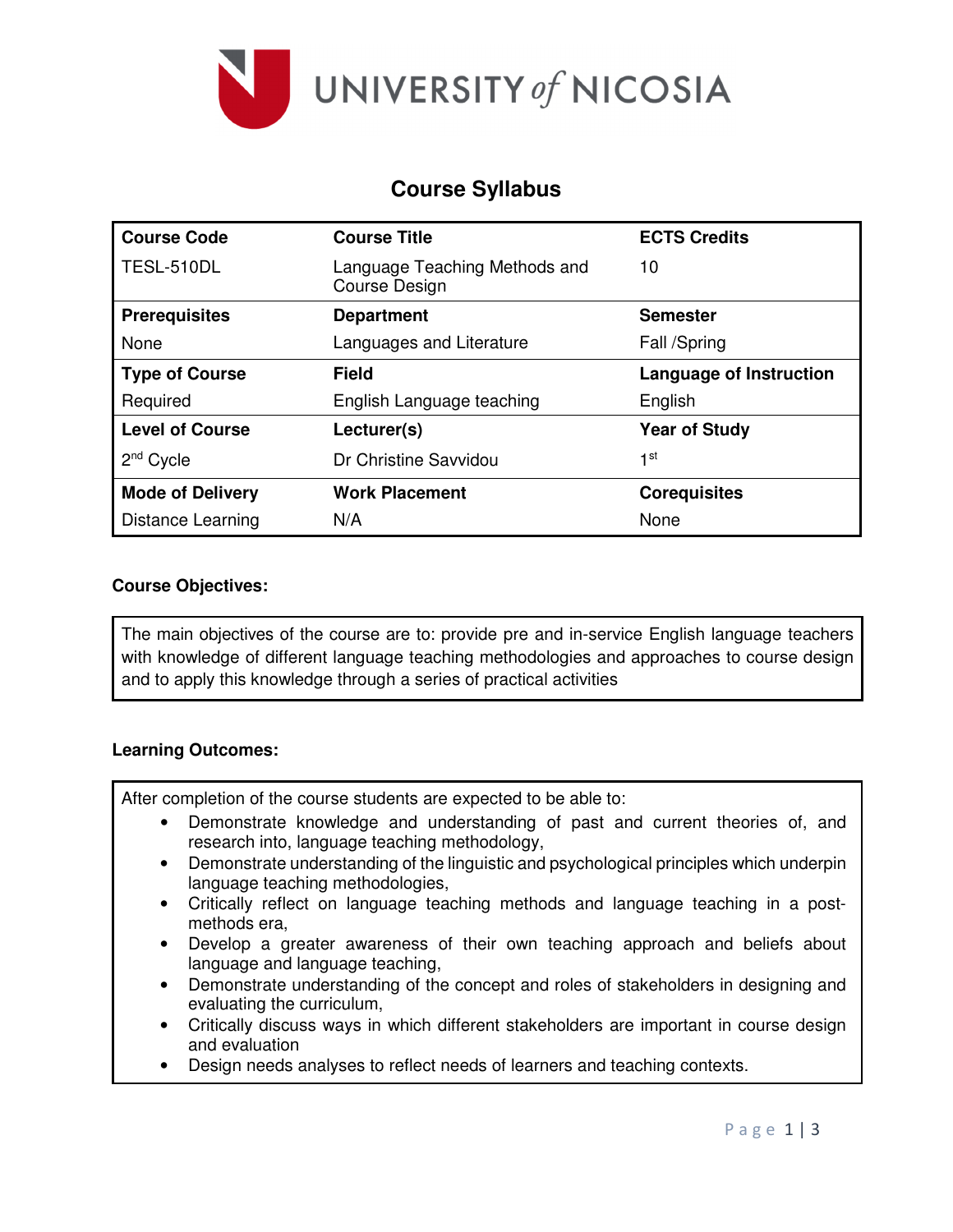

### **Course Content:**

Areas covered in the course include the following:

- 1. Language teaching methodologies
- 2. Approaches and methods
- 3. The oral approach
- 4. Alternative approaches
- 5. Communicative language teaching
- 6. Teaching in a post-methods era
- 7. Needs analysis
- 8. Planning goals and learning outcomes
- 9. Course planning and syllabus design
- 10. The teaching/learning context
- 11. Instructional materials
- 12. Course evaluation

#### **Learning Activities and Teaching Methods:**

Recorded lectures, forum discussions, practical activities, forum participation

#### **Assessment methods:**

Assignment, Forum Participation, Final exam

#### **Required Textbooks / Readings:**

| <b>Title</b>                                                    | Author(s)                      | <b>Publisher</b>                 | Year | <b>ISBN</b> |
|-----------------------------------------------------------------|--------------------------------|----------------------------------|------|-------------|
| Approaches and<br>Methods in<br>Language<br>Teaching $(3rd Ed)$ | Richards. J.C. & T.<br>Rodgers | Cambridge<br>University<br>Press | 2014 | 1107675960  |
| Curriculum<br>Development in<br>Language<br>Teaching            | Richards, J. C.                | Cambridge<br>University<br>Press | 2001 | 0521804914  |